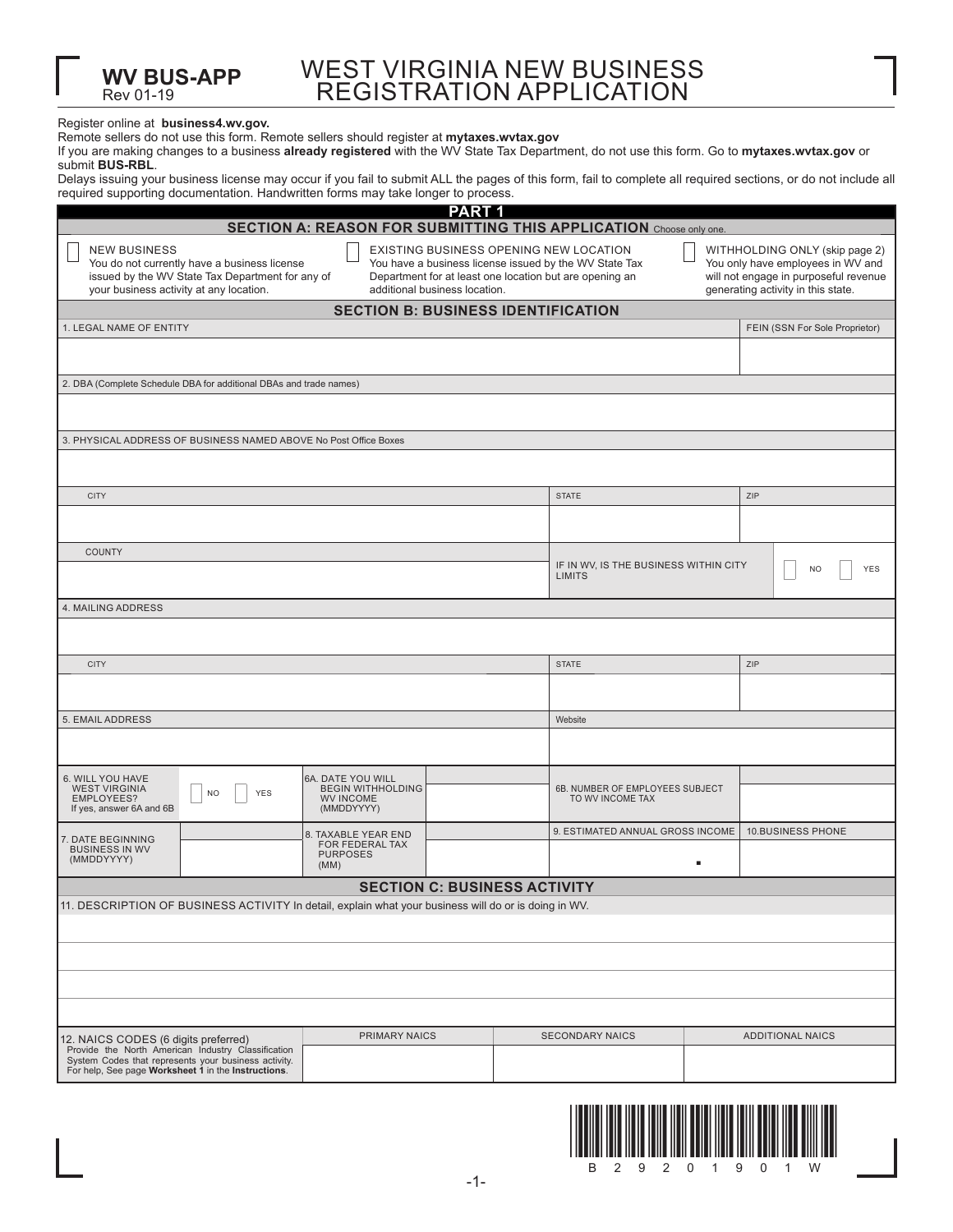WV BUS-APP PART 1 continued<br>Delays issuing your business license may occur if you fail to submit ALL the pages of this form, fail to complete all required sections, or do not include all required supporting documentation.

| <b>SECTION C : BUSINESS ACTIVITY CONTINUED</b>                                                                                                                                                                                                                                                                          |                                                                                                                                                                                                                                        |  |  |  |  |
|-------------------------------------------------------------------------------------------------------------------------------------------------------------------------------------------------------------------------------------------------------------------------------------------------------------------------|----------------------------------------------------------------------------------------------------------------------------------------------------------------------------------------------------------------------------------------|--|--|--|--|
| 13. GENERAL ACTIVITY - Select all that apply. Must select at least one. Certain activities require additional documentation as noted. If you only have<br>employees in WV and will not engage in purposeful revenue generating activity in West Virginia, leave this page blank. See Instructions for more information. |                                                                                                                                                                                                                                        |  |  |  |  |
| SALES AND SERVICES - Sell tangible personal property, provide services or conduct maintenance work from a WV location or to Customers in WV.<br>If yes, which of the following goods, services, or maintenance work do you provide?                                                                                     |                                                                                                                                                                                                                                        |  |  |  |  |
| BEER- Will you hold a license to sell beer to<br>WINE- you will sell wine to licensed wine<br>licensed beer distributors or retailers<br>distributors or retailers or WV registered<br>wine suppliers                                                                                                                   | CONSTRUCTION- make alterations, repairs, improvements, and decorations<br>to real property and structures that constitute capital improvements. For further<br>information on what constitutes a capital improvement, consult TSD-310. |  |  |  |  |
| WINE/LIQUOR - As a retailer, will you hold a<br>You will sell alcohol as a private club, bar,<br>license to sell liquor and/or wine by the bottle?<br>or restaurant<br>(Not sold in clubs, bars, or restaurants)                                                                                                        | NON-RESIDENT CONTRACTOR<br>Must be properly bonded and file an itemized listing of equipment and materials<br>brought into West Virginia for use in contracting activity.                                                              |  |  |  |  |
| MANUFACTURING                                                                                                                                                                                                                                                                                                           | <b>COLLECTION AGENCY</b><br>Attach CAB-1. Must be properly bonded                                                                                                                                                                      |  |  |  |  |
| SOFT DRINKS PRODUCTS CROWN<br><b>SOFT DRINK</b><br><b>SOFT DRINK</b><br><b>PRODUCTS</b><br><b>PRODUCTS</b><br>MANUFACTURER (bond required)<br>WHOLESALER<br><b>BOTTLER</b>                                                                                                                                              | TELEMARKETING to WV residents<br>Attach form TLM and Corporate Surety Bond. Must be properly bonded                                                                                                                                    |  |  |  |  |
| SOFT DRINKS RETAILER purchases from a<br>SOFT DRINKS RETAILER purchases from a<br>bottler or wholesaler without excise tax paid<br>bottler or wholesaler with excise tax paid                                                                                                                                           | <b>EMPLOYMENT AGENCY</b><br>Attach letter from the Commissioner of labor                                                                                                                                                               |  |  |  |  |
| <b>FIREWORKS</b><br>Must be licensed by the State Fire Marshal                                                                                                                                                                                                                                                          | MAKE CONSUMER OR SUPERVISED LOANS<br>Attach BUS-CSL                                                                                                                                                                                    |  |  |  |  |
| DRUG PARAPHERNALIA<br>Attach forms DRUG 1 and DRUG 2. Pay Additional Fee.                                                                                                                                                                                                                                               | PRENEED CEMETERY<br>Attach CEM-1 and CEM-B                                                                                                                                                                                             |  |  |  |  |
| TRANSIENT VENDOR-Sell tangible personal property to consumers at retail level and do not<br>maintain an established place of business in West Virginia<br>Attach TVL-1. \$500 bond or certified check required.                                                                                                         | OPERATE NATURAL GAS STORAGE                                                                                                                                                                                                            |  |  |  |  |
| <b>RENTAL</b>                                                                                                                                                                                                                                                                                                           | PROVIDE ELECTRIC<br><b>POWER</b>                                                                                                                                                                                                       |  |  |  |  |
| SCRAP METAL DEALER OR RECYCLER                                                                                                                                                                                                                                                                                          | PUBLIC UTILITIES regulated by the PSC                                                                                                                                                                                                  |  |  |  |  |
| SOLID WASTE                                                                                                                                                                                                                                                                                                             | OTHER SALES, SERVICE, OR MAINTENANCE NOT LISTED.                                                                                                                                                                                       |  |  |  |  |
| TOBACCO PRODUCTS<br>Mark all products you will sell (must select at least one):                                                                                                                                                                                                                                         | Mark which describes you (must select at least one)                                                                                                                                                                                    |  |  |  |  |
| E-CIGARETTE LIQUIDS<br><b>CIGARETTES</b><br>OTHER TOBACCO<br><b>MANUFACTURER</b><br><b>PRODUCTS</b>                                                                                                                                                                                                                     | WHOLESALER<br><b>RETAILER</b>                                                                                                                                                                                                          |  |  |  |  |
| NATURAL RESOURCES- hold title to or economic interest in severing, reducing to possession and producing for sale, profit or commercial use, any natural<br>resource product (unless only for royalties) A permit from Department of Environmental Protection also required                                              |                                                                                                                                                                                                                                        |  |  |  |  |
| <b>TIMBERING</b><br><b>NATURAL GAS</b><br>COAL - producer<br>COAL - processor<br><b>Requires Division</b><br>of Forestry permit                                                                                                                                                                                         | LIMESTONE<br>SANDSTONE<br>OIL<br>OTHER<br><b>RESOURCES</b>                                                                                                                                                                             |  |  |  |  |
| FUEL - purchase, import, export, refine, or transport motor fuel in WV meant for sale or profit.<br>Attach WV/MFT-APP                                                                                                                                                                                                   |                                                                                                                                                                                                                                        |  |  |  |  |
| COMMON CARRIER - operate aircraft, watercraft or locomotives that transport freight or passengers within West Virginia.                                                                                                                                                                                                 |                                                                                                                                                                                                                                        |  |  |  |  |
| HEALTHCARE - provide health care services (only includes ambulances, practitioners, hospitals, nursing home care, and x-rays)                                                                                                                                                                                           |                                                                                                                                                                                                                                        |  |  |  |  |
| <b>GROWER OR</b><br>MEDICAL CANNABIS - grow/produce or dispense medical cannabis<br><b>PRODUCER</b><br>Requires license from Office of Medical Cannabis                                                                                                                                                                 | SUPPLIER OR<br><b>DISPENSARY</b><br><b>DISTRIBUTOR</b>                                                                                                                                                                                 |  |  |  |  |
| <b>FARMING</b>                                                                                                                                                                                                                                                                                                          |                                                                                                                                                                                                                                        |  |  |  |  |
| USE COMMERCIAL WEIGHING OR MEASURING DEVICES<br>Must register with Division of Labor                                                                                                                                                                                                                                    |                                                                                                                                                                                                                                        |  |  |  |  |
| OTHER/ACTIVITY NOT LISTED                                                                                                                                                                                                                                                                                               |                                                                                                                                                                                                                                        |  |  |  |  |
|                                                                                                                                                                                                                                                                                                                         |                                                                                                                                                                                                                                        |  |  |  |  |

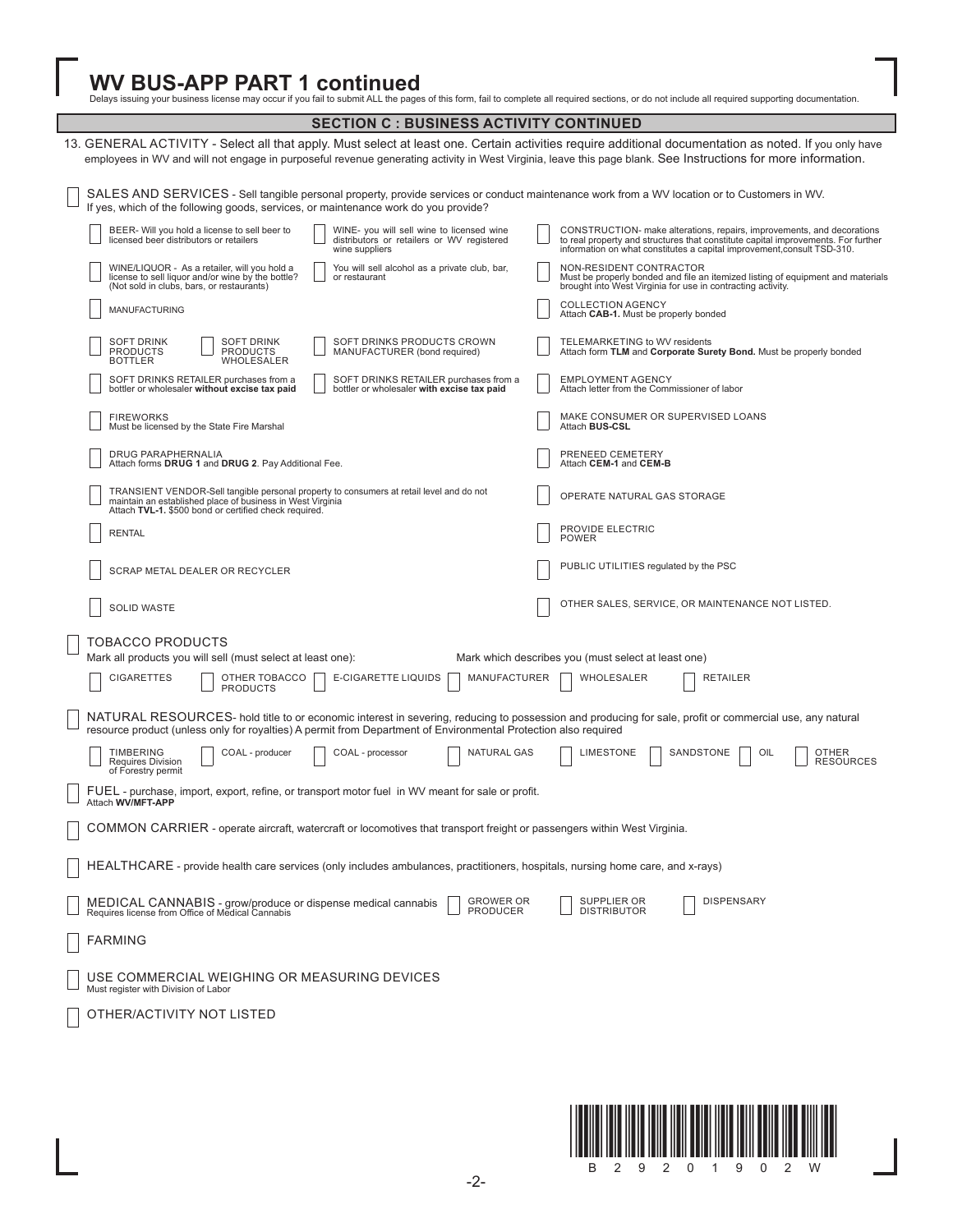WV BUS-APP PART 1 continued<br>Delays issuing your business license may occur if you fail to submit ALL the pages of this form, fail to complete all required sections, or do not include all required supporting documentation.

| <b>SECTION D: BUSINESS OWNERSHIP</b>                                                                                                                                                                                                                                                                              |              |                                                                                                                                                                                                                                                                                                                                                                                                                                                                                                                                                                                                                                                                                                                                                                                                                                      |                                                                                                                                      |                                                                                              |                                                                     |                            |                                                                                                                                                                                                          |              |  |                   |
|-------------------------------------------------------------------------------------------------------------------------------------------------------------------------------------------------------------------------------------------------------------------------------------------------------------------|--------------|--------------------------------------------------------------------------------------------------------------------------------------------------------------------------------------------------------------------------------------------------------------------------------------------------------------------------------------------------------------------------------------------------------------------------------------------------------------------------------------------------------------------------------------------------------------------------------------------------------------------------------------------------------------------------------------------------------------------------------------------------------------------------------------------------------------------------------------|--------------------------------------------------------------------------------------------------------------------------------------|----------------------------------------------------------------------------------------------|---------------------------------------------------------------------|----------------------------|----------------------------------------------------------------------------------------------------------------------------------------------------------------------------------------------------------|--------------|--|-------------------|
|                                                                                                                                                                                                                                                                                                                   |              | 14. OWNERSHIP TYPE select at least one of the options below.                                                                                                                                                                                                                                                                                                                                                                                                                                                                                                                                                                                                                                                                                                                                                                         |                                                                                                                                      |                                                                                              |                                                                     |                            |                                                                                                                                                                                                          |              |  |                   |
| <b>SOLE PROPRIETOR</b>                                                                                                                                                                                                                                                                                            |              | IF YOU ARE A CORPORATION,<br>CHOOSE ONE BELOW:<br>DOMESTIC CORPORATION                                                                                                                                                                                                                                                                                                                                                                                                                                                                                                                                                                                                                                                                                                                                                               |                                                                                                                                      |                                                                                              | IF YOU ARE NOT A PARTNERSHIP OR A CORPORATION.<br>CHOOSE ONE BELOW: |                            |                                                                                                                                                                                                          |              |  |                   |
|                                                                                                                                                                                                                                                                                                                   |              |                                                                                                                                                                                                                                                                                                                                                                                                                                                                                                                                                                                                                                                                                                                                                                                                                                      |                                                                                                                                      |                                                                                              |                                                                     |                            | LIMITED LIABILITY COMPANY                                                                                                                                                                                |              |  |                   |
|                                                                                                                                                                                                                                                                                                                   | ONE BELOW:   | IF YOU ARE A PARTNERSHIP, CHOOSE                                                                                                                                                                                                                                                                                                                                                                                                                                                                                                                                                                                                                                                                                                                                                                                                     |                                                                                                                                      | FOREIGN/OUT OF STATE<br><b>CORPORATION</b>                                                   |                                                                     |                            | SINGLE MEMBER LLC                                                                                                                                                                                        |              |  |                   |
|                                                                                                                                                                                                                                                                                                                   |              | <b>GENERAL PARTNERSHIP</b>                                                                                                                                                                                                                                                                                                                                                                                                                                                                                                                                                                                                                                                                                                                                                                                                           |                                                                                                                                      |                                                                                              |                                                                     |                            | TREATED AS A S CORPORATION                                                                                                                                                                               |              |  |                   |
|                                                                                                                                                                                                                                                                                                                   |              | <b>LIMITED PARTNERSHIP</b>                                                                                                                                                                                                                                                                                                                                                                                                                                                                                                                                                                                                                                                                                                                                                                                                           |                                                                                                                                      | If S Corporation, check the box and enter first year to<br>which the S status applies (YYYY) |                                                                     |                            | TREATED AS A C CORPORATION                                                                                                                                                                               |              |  |                   |
|                                                                                                                                                                                                                                                                                                                   |              | If applicable, enter date when your partnership<br>elected not to be treated as a partnership                                                                                                                                                                                                                                                                                                                                                                                                                                                                                                                                                                                                                                                                                                                                        |                                                                                                                                      |                                                                                              |                                                                     |                            | JOINT VENTURE                                                                                                                                                                                            |              |  |                   |
| (MMDDYYYY)                                                                                                                                                                                                                                                                                                        |              | under Internal Revenue Code Section 761                                                                                                                                                                                                                                                                                                                                                                                                                                                                                                                                                                                                                                                                                                                                                                                              |                                                                                                                                      |                                                                                              |                                                                     |                            | <b>ASSOCIATION</b>                                                                                                                                                                                       |              |  |                   |
|                                                                                                                                                                                                                                                                                                                   |              |                                                                                                                                                                                                                                                                                                                                                                                                                                                                                                                                                                                                                                                                                                                                                                                                                                      | Will you file your corporate income tax returns in WV on<br>a combined basis under a parent? If so, enter parent's<br>FEIN and Name. |                                                                                              |                                                                     | CHARITABLE ORGANIZATION    |                                                                                                                                                                                                          |              |  |                   |
|                                                                                                                                                                                                                                                                                                                   |              |                                                                                                                                                                                                                                                                                                                                                                                                                                                                                                                                                                                                                                                                                                                                                                                                                                      | <b>FEIN</b>                                                                                                                          |                                                                                              |                                                                     |                            | A copy of the IRS 501-C determination is required. Failure to submit a<br>copy will result in this business not being granted the exemptions given<br>to an organization performing charitable activity. |              |  |                   |
|                                                                                                                                                                                                                                                                                                                   |              |                                                                                                                                                                                                                                                                                                                                                                                                                                                                                                                                                                                                                                                                                                                                                                                                                                      | <b>NAME</b>                                                                                                                          |                                                                                              |                                                                     |                            | OTHER (specify):                                                                                                                                                                                         |              |  |                   |
|                                                                                                                                                                                                                                                                                                                   |              |                                                                                                                                                                                                                                                                                                                                                                                                                                                                                                                                                                                                                                                                                                                                                                                                                                      |                                                                                                                                      | <b>SECTION E: RESPONSIBLE PARTY</b>                                                          |                                                                     |                            |                                                                                                                                                                                                          |              |  |                   |
|                                                                                                                                                                                                                                                                                                                   |              | Complete a line for each responsible party who is an owner, partner, member, corporate officer, or trustee. There must be at least one individual who is a responsible party. Please list this person on line 15.<br>In the case of a sole proprietorship, provide owner information in line 15. In the case of a partnership, provide information for each general partner.<br>Attach an additional page if needed.<br>Each person listed will be considered to have authority to speak for and act on the behalf of the business when dealing with the WV State Tax Department. To grant authority to act on behalf of the business<br>to an individual who is NOT an owner, partner, member, corporate officer, or trustee; complete the WV-2848 Authorization of Power of Attorney. See instructions for additional information. |                                                                                                                                      |                                                                                              |                                                                     |                            |                                                                                                                                                                                                          |              |  |                   |
|                                                                                                                                                                                                                                                                                                                   | <b>NAME</b>  |                                                                                                                                                                                                                                                                                                                                                                                                                                                                                                                                                                                                                                                                                                                                                                                                                                      |                                                                                                                                      |                                                                                              | <b>TITLE</b>                                                        |                            |                                                                                                                                                                                                          | <b>SSN</b>   |  |                   |
| 15                                                                                                                                                                                                                                                                                                                | <b>EMAIL</b> |                                                                                                                                                                                                                                                                                                                                                                                                                                                                                                                                                                                                                                                                                                                                                                                                                                      |                                                                                                                                      |                                                                                              | EFFECTIVE DATE<br>MMDDYYYY                                          |                            | PHONE NUMBER                                                                                                                                                                                             |              |  |                   |
| 16                                                                                                                                                                                                                                                                                                                | <b>NAME</b>  |                                                                                                                                                                                                                                                                                                                                                                                                                                                                                                                                                                                                                                                                                                                                                                                                                                      |                                                                                                                                      |                                                                                              | <b>TITLE</b>                                                        |                            | <b>SSN</b>                                                                                                                                                                                               |              |  |                   |
|                                                                                                                                                                                                                                                                                                                   | <b>EMAIL</b> | EFFECTIVE DATE<br>MMDDYYYY                                                                                                                                                                                                                                                                                                                                                                                                                                                                                                                                                                                                                                                                                                                                                                                                           |                                                                                                                                      |                                                                                              | PHONE NUMBER                                                        |                            |                                                                                                                                                                                                          |              |  |                   |
| 17                                                                                                                                                                                                                                                                                                                | <b>NAME</b>  |                                                                                                                                                                                                                                                                                                                                                                                                                                                                                                                                                                                                                                                                                                                                                                                                                                      |                                                                                                                                      |                                                                                              | <b>TITLE</b>                                                        | <b>SSN</b><br>PHONE NUMBER |                                                                                                                                                                                                          |              |  |                   |
| <b>EMAIL</b>                                                                                                                                                                                                                                                                                                      |              |                                                                                                                                                                                                                                                                                                                                                                                                                                                                                                                                                                                                                                                                                                                                                                                                                                      |                                                                                                                                      |                                                                                              | EFFECTIVE DATE<br>MMDDYYYY                                          |                            |                                                                                                                                                                                                          |              |  |                   |
| 18                                                                                                                                                                                                                                                                                                                | NAME         |                                                                                                                                                                                                                                                                                                                                                                                                                                                                                                                                                                                                                                                                                                                                                                                                                                      |                                                                                                                                      |                                                                                              | <b>TITLE</b>                                                        |                            |                                                                                                                                                                                                          | <b>SSN</b>   |  |                   |
|                                                                                                                                                                                                                                                                                                                   | <b>EMAIL</b> |                                                                                                                                                                                                                                                                                                                                                                                                                                                                                                                                                                                                                                                                                                                                                                                                                                      |                                                                                                                                      |                                                                                              | EFFECTIVE DATE<br>MMDDYYYY                                          |                            |                                                                                                                                                                                                          | PHONE NUMBER |  |                   |
|                                                                                                                                                                                                                                                                                                                   |              |                                                                                                                                                                                                                                                                                                                                                                                                                                                                                                                                                                                                                                                                                                                                                                                                                                      |                                                                                                                                      | <b>SECTION F: SIGNATURE</b>                                                                  |                                                                     |                            |                                                                                                                                                                                                          |              |  |                   |
|                                                                                                                                                                                                                                                                                                                   |              | THIS REGISTRATION FORM MUST BE SIGNED BY A RESPONSIBLE PARTY WHO IS AUTHORIZED TO SIGN ON BEHALF OF THE ORGANIZATION.<br>THE PROPRIETOR MUST SIGN FOR A SOLE PROPRIETORSHIP.                                                                                                                                                                                                                                                                                                                                                                                                                                                                                                                                                                                                                                                         |                                                                                                                                      |                                                                                              |                                                                     |                            |                                                                                                                                                                                                          |              |  |                   |
|                                                                                                                                                                                                                                                                                                                   |              | Under penalty of perjury, I declare that I have examined this application, accompanying documents, and statements, and to the best of my knowledge and belief, it is true, correct and complete.                                                                                                                                                                                                                                                                                                                                                                                                                                                                                                                                                                                                                                     |                                                                                                                                      |                                                                                              |                                                                     |                            |                                                                                                                                                                                                          |              |  |                   |
|                                                                                                                                                                                                                                                                                                                   |              |                                                                                                                                                                                                                                                                                                                                                                                                                                                                                                                                                                                                                                                                                                                                                                                                                                      |                                                                                                                                      |                                                                                              |                                                                     |                            |                                                                                                                                                                                                          |              |  |                   |
| Signature of Officer/Partner or Member<br>Print name of Officer/Partner or Member<br>Title<br>Date                                                                                                                                                                                                                |              |                                                                                                                                                                                                                                                                                                                                                                                                                                                                                                                                                                                                                                                                                                                                                                                                                                      |                                                                                                                                      |                                                                                              |                                                                     |                            |                                                                                                                                                                                                          |              |  |                   |
|                                                                                                                                                                                                                                                                                                                   |              | A \$30.00 registration tax is due with this application with the exception of: charitable organizations, government agencies,                                                                                                                                                                                                                                                                                                                                                                                                                                                                                                                                                                                                                                                                                                        |                                                                                                                                      |                                                                                              |                                                                     |                            |                                                                                                                                                                                                          |              |  | <b>AMOUNT DUE</b> |
| agricultural/farming activities or a "withholding only" account.<br>For this application to be valid and to avoid a delay in processing, all pages must be completed and application signed.<br>\$<br>30.00<br>This application may be photocopied as proof of registration until your Certificate(s) are issued. |              |                                                                                                                                                                                                                                                                                                                                                                                                                                                                                                                                                                                                                                                                                                                                                                                                                                      |                                                                                                                                      |                                                                                              |                                                                     |                            |                                                                                                                                                                                                          |              |  |                   |
|                                                                                                                                                                                                                                                                                                                   |              |                                                                                                                                                                                                                                                                                                                                                                                                                                                                                                                                                                                                                                                                                                                                                                                                                                      |                                                                                                                                      |                                                                                              |                                                                     |                            |                                                                                                                                                                                                          |              |  |                   |
|                                                                                                                                                                                                                                                                                                                   |              | MAIL TO: WEST VIRGINIA STATE TAX DEPARTMENT<br>TAX ACCOUNT ADMINISTRATION DIVISION<br>REGISTRATION & ACCOUNT CORRECTION UNIT<br>PO BOX 2666<br><b>CHARLESTON WV 25330-2666</b>                                                                                                                                                                                                                                                                                                                                                                                                                                                                                                                                                                                                                                                       |                                                                                                                                      |                                                                                              |                                                                     |                            |                                                                                                                                                                                                          |              |  |                   |

B29201903W